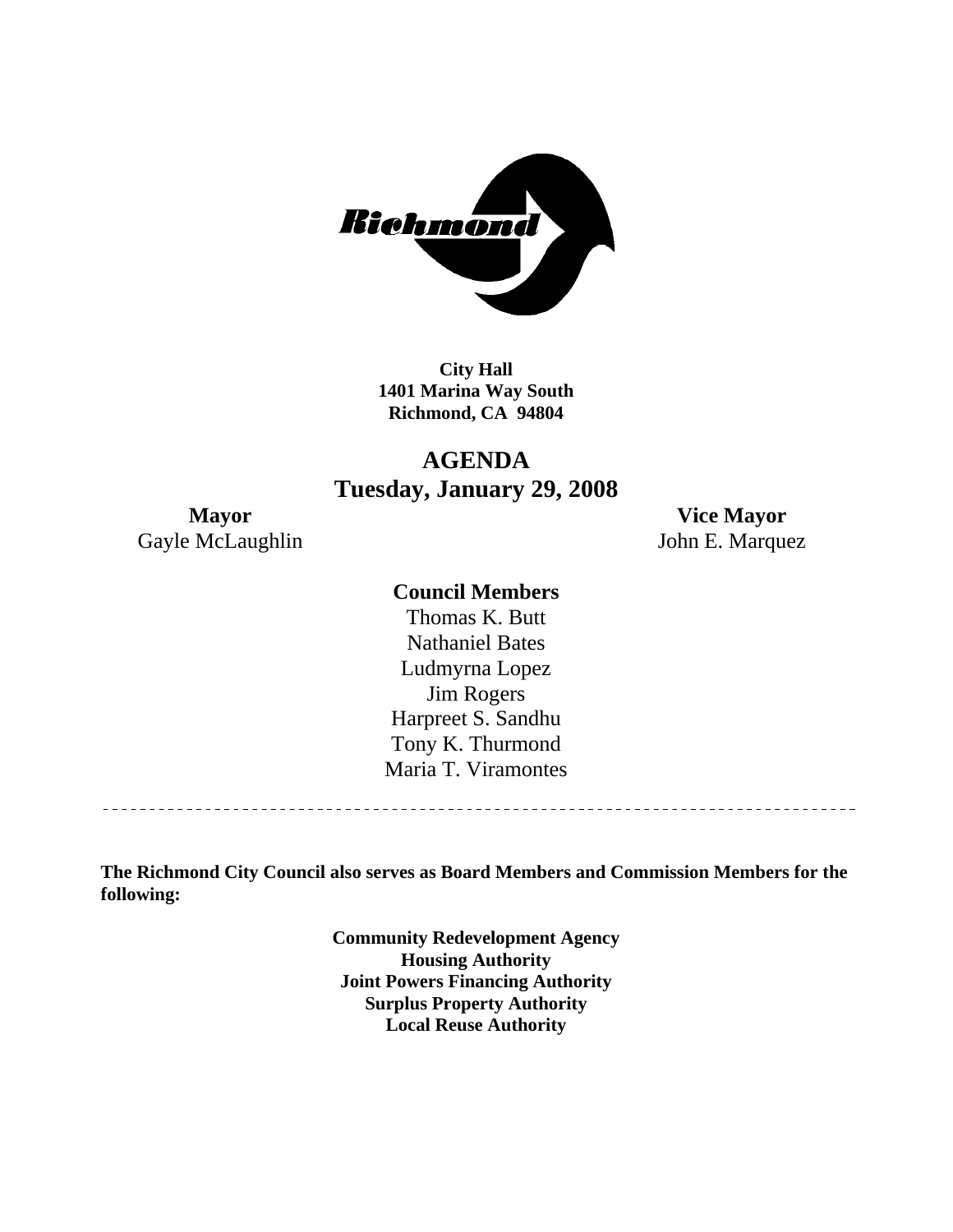# **MEETING PROCEDURES**

The City of Richmond encourages community participation at its City Council meetings and has established procedures that are intended to accommodate public input in a timely and time-sensitive way. As a courtesy to all members of the public who wish to participate in City Council meetings, please observe the following procedures:

**PUBLIC COMMENT ON AGENDA ITEMS:** Anyone who desires to address the City Council on items appearing on the agenda must complete and file a pink speaker's card with the City Clerk **prior** to the City Council's consideration of the item. Once the City Clerk has announced the item and discussion has commenced, no person shall be permitted to speak on the item other than those persons who have submitted their names to the City Clerk. Your name will be called when the item is announced for discussion. **Each speaker will be allowed TWO (2) MINUTES to address the City Council on NON-PUBLIC HEARING items listed on the agenda.** 

**OPEN FORUM FOR PUBLIC COMMENT:** Individuals who would like to address the City Council on matters not listed on the agenda or on **Presentations, Proclamations and Commendations, Report from the City Attorney, or Reports of Officers** may do so under Open Forum. All speakers must complete and file a pink speaker's card with the City Clerk **prior** to the commencement of Open Forum. **The amount of time allotted to individual speakers shall be determined based on the number of persons requesting to speak during this item. The time allocation for each speaker will be as follows: 15 or fewer speakers, a maximum of 2 minutes; 16 to 24 speakers, a maximum of 1 and one-half minutes; and 25 or more speakers, a maximum of 1 minute. Councilmembers will have two minutes to respond to comments made during Open Forum.** 

#### **SPEAKERS ARE REQUESTED TO OCCUPY THE RESERVED SEATS IN THE FRONT ROW BEHIND THE SPEAKER'S PODIUM AS THEIR NAME IS ANNOUNCED BY THE CITY CLERK.**

**CONSENT CALENDAR:** Consent Calendar items are considered routine and will be enacted, approved or adopted by one motion unless a request for removal for discussion or explanation is received from the audience or the City Council. A member of the audience requesting to remove an item from the Consent Calendar must complete and file a speaker's card with the City Clerk **prior to the City Council's consideration of Item C, Agenda Review.** An item removed from the Consent Calendar may be placed anywhere on the agenda following the City Council's agenda review.

*The City Council's adopted Rules of Procedure recognize that debate on policy is healthy; debate on personalities is not. The Chairperson has the right and obligation to cut off discussion that is too personal, too loud, or too crude.* 

**\*\*\*\*\*\*\*\*\*\*\*\*\*\*\*\*\*\*\*\*\*\*\*\*\*\*\*\*\*\*\*\*\*\*\*\*\*\*\*\*\*\*\*\*\*\*\*\*\*\*\*\*\*\*\*\*\*\***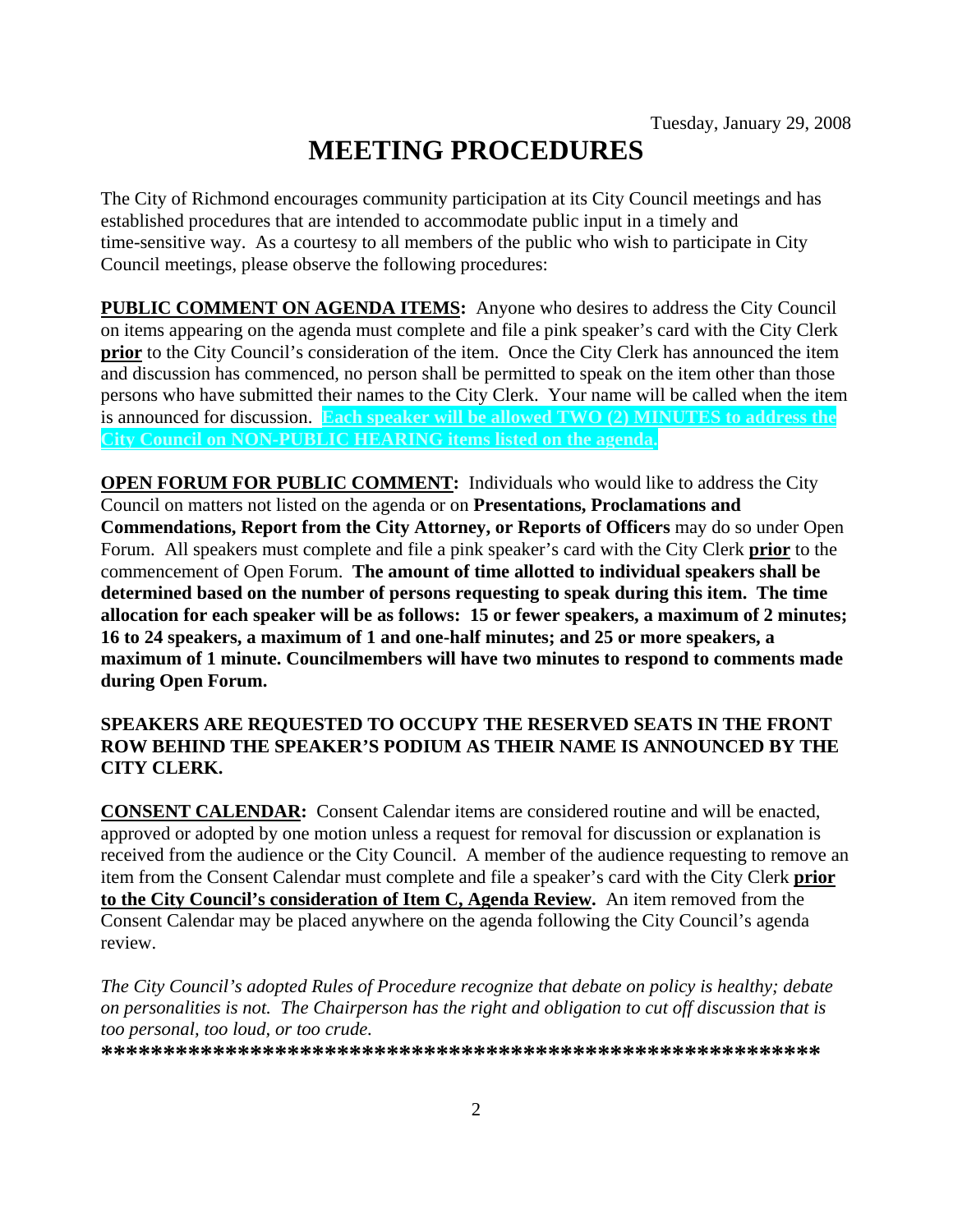## **Evening Open Session**  5:00 p.m.

**A. ROLL CALL**

# **B. PUBLIC COMMENT**

#### **C. ADJOURN TO CLOSED SESSION**

#### **Closed Session**

Shimada Room of City Hall

#### **A. CITY COUNCIL**

 **A-1.** CONFERENCE WITH LABOR NEGOTIATORS (Government Code Section 54957.6):

City Designated Representative(s): Bill Lindsay, Leslie Knight, Lisa Stephenson, and Chris Magnus Counsel: Jack Hughes, Liebert Cassidy Whitmore Employee Organization or unrepresented employee: Richmond Police Officers' Association (RPOA), and Richmond Police Management Association (RPMA)

City Designated Representative(s): Bill Lindsay, Leslie Knight, and Lisa Stephenson Counsel:

Employee Organizations or unrepresented employees: Local 1021 and Local 21 Retiree Medical Negotiations

 **A-2.** PUBLIC EMPLOYEE PERFORMANCE EVALUATION (Government Code Section 54957.6)

City Clerk

**\*\*\*\*\*\*\*\*\*\*\*\*\*\*\*\*\*\*\*\*\*\*\*\*\*\*\*\*\*\*\*\*\*\*\*\*\*\*\*\*\*\*\*\*\*\*\*\*\*\*\*\*\*\*\*\*\*\*\*\***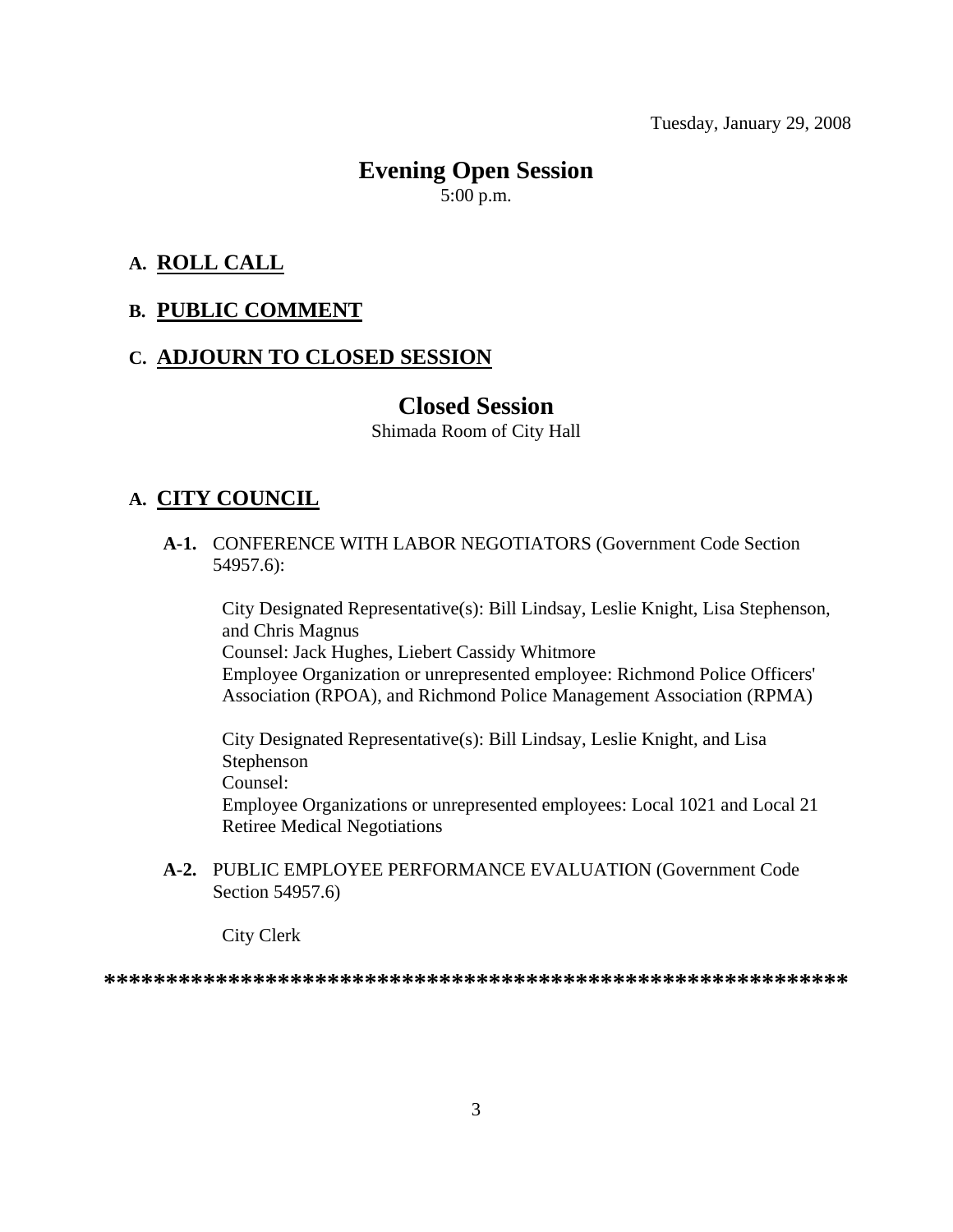# **Study and Action Session**

6:15 p.m.

The purpose of the Study Session is as follows

# **A. PROVIDE DIRECTION TO STAFF ON PROPOSED FUNDING PARTNERSHIPS TO INCREASE SERVICES FOR HIGH-RISK YOUTH IN THE CITY OF RICHMOND - COUNCILMEMBER VIRAMONTES (620-6581).**

**\*\*\*\*\*\*\*\*\*\*\*\*\*\*\*\*\*\*\*\*\*\*\*\*\*\*\*\*\*\*\*\*\*\*\*\*\*\*\*\*\*\*\*\*\*\*\*\*\*\*\*\*\*\*\*\*\*\*\*\*** 

# **Special Meeting Richmond Community Redevelopment Agency**

6:45 p.m.

#### **PLEDGE TO THE FLAG**

#### **A. ROLL CALL**

# **B. STATEMENT OF CONFLICT OF INTEREST**

## **C. OPEN FORUM FOR PUBLIC COMMENT**

#### **D. CONSENT CALENDAR**

- **D-1.** ADOPT A RESOLUTION to approve a contract with Callander Associates in an amount not to exceed \$398,000 (with a \$42,000 contingency) to provide comprehensive planning and design services for the 23rd Street Streetscape Improvement Project, for a term beginning December 1, 2007, and ending December 31, 2009. The Finance Standing Committee reviewed this item on January 24, 2008, and recommended approval - Richmond Community Redevelopment Agency (Steve Duran/Alan Wolken 307-8140).
- **D-2.** ADOPT A RESOLUTION approving a contract amendment with Ghirardelli Associates, adding \$374,542 to the existing contract to bring the total contract to an amount not to exceed \$691,300, and extending the termination date from December 30, 2008, to December 31, 2009, to provide project and construction management services throughout Marina Bay. The Finance Committee reviewed this item on January 24, 2008, and recommended approval - Richmond Community Redevelopment Agency (Steve Duran / Alan Wolken 307-8140).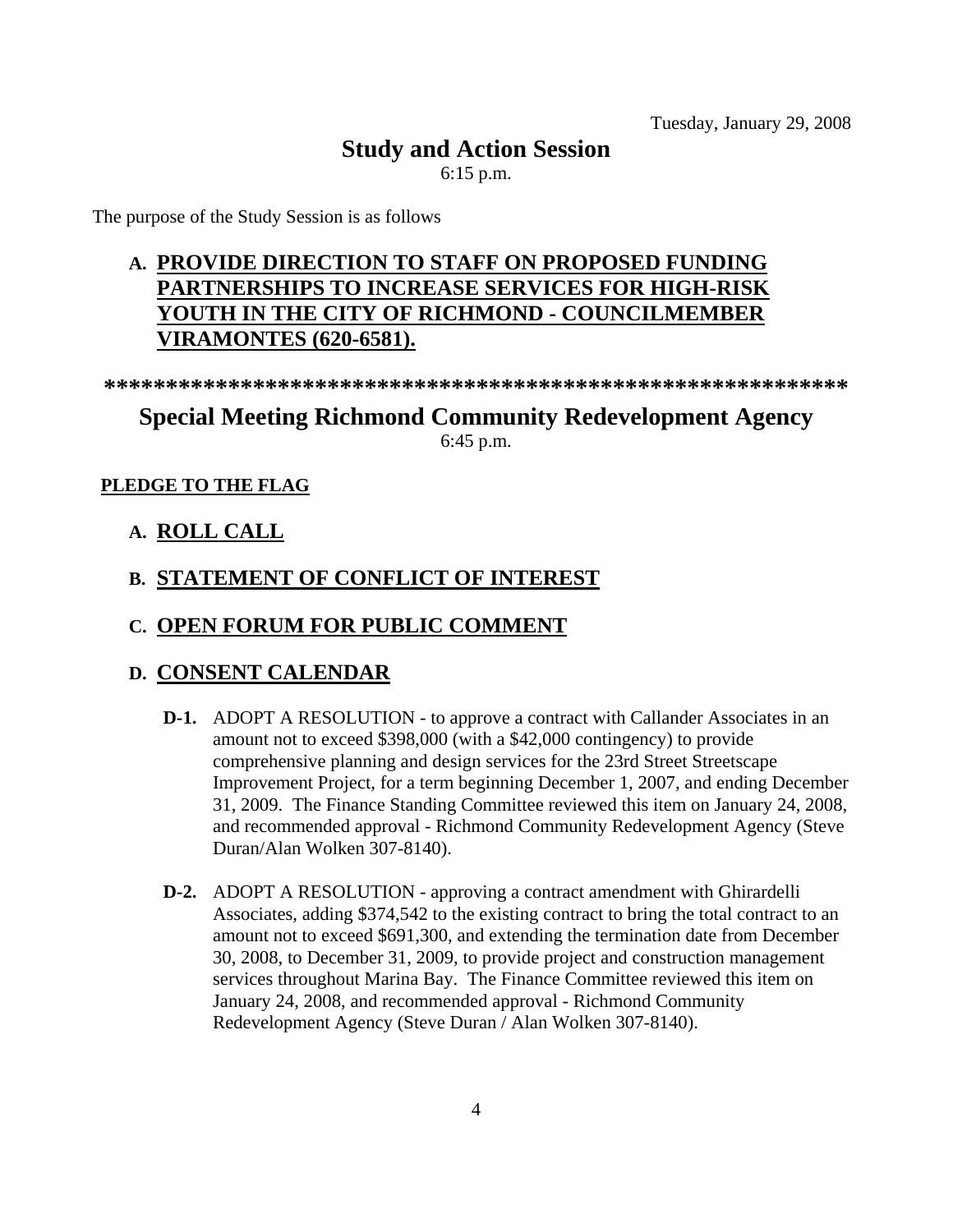- **D-3.** ADOPT A RESOLUTION authorizing the Executive Director to execute all documents necessary to loan BRIDGE Housing \$1,000,000 in two phases: (a) an 18 month predevelopment loan not to exceed \$450,000 and (b) a 55-year loan not-toexceed \$1,000,000 to be used to (i) pay off the predevelopment loan and (ii) rehabilitate The Carquinez. This item was moved to the agenda by Finance Standing Committee members Viramontes and Rogers - Richmond Community Redevelopment Agency (Steve Duran/Patrick Lynch - 307-8140).
- **D-4.** APPROVE the minutes of the Special Meeting of the Richmond Community Redevelopment Agency held on January 22, 2007 - City Clerk's Office (Diane Holmes 620-6513).

# **E. ADJOURNMENT**

**\*\*\*\*\*\*\*\*\*\*\*\*\*\*\*\*\*\*\*\*\*\*\*\*\*\*\*\*\*\*\*\*\*\*\*\*\*\*\*\*\*\*\*\*\*\*\*\*\*\*\*\*\*\*\*\*\*\*\*\*** 

# **Special Joint Meeting of the Richmond Community Redevelopment Agency/City Council**

6:50 p.m.

# **A. ROLL CALL**

# **B. STATEMENT OF CONFLICT OF INTEREST**

# **C. CONSENT CALENDAR**

 **C-1.** APPROVE - minutes of the Special Joint Meeting of the Richmond Redevelopment Agency and City Council held on January 22, 2008 - City Clerk's Office (Diane Holmes 620-6513).

# **D. RESOLUTIONS**

 **D-1.** ADOPT RESOLUTIONS - related to the Nevin Park Improvement Project: (1) a **Resolution of the City Richmond** approving the use of redevelopment funds, making findings and approvals, and awarding a contract to Bay Cities Paving and Grading, Inc., in an amount not to exceed \$2,822,868.60 for public improvements to Nevin Park; and (2) a **Resolution the Redevelopment Agency** approving the expenditure of funds and making findings and approvals for certain public improvements to Nevin Park - Richmond Community Redevelopment Agency/Public Works (Steve Duran/Rich Davidson 307-8140/307-8105).

# **E. ADJOURNMENT**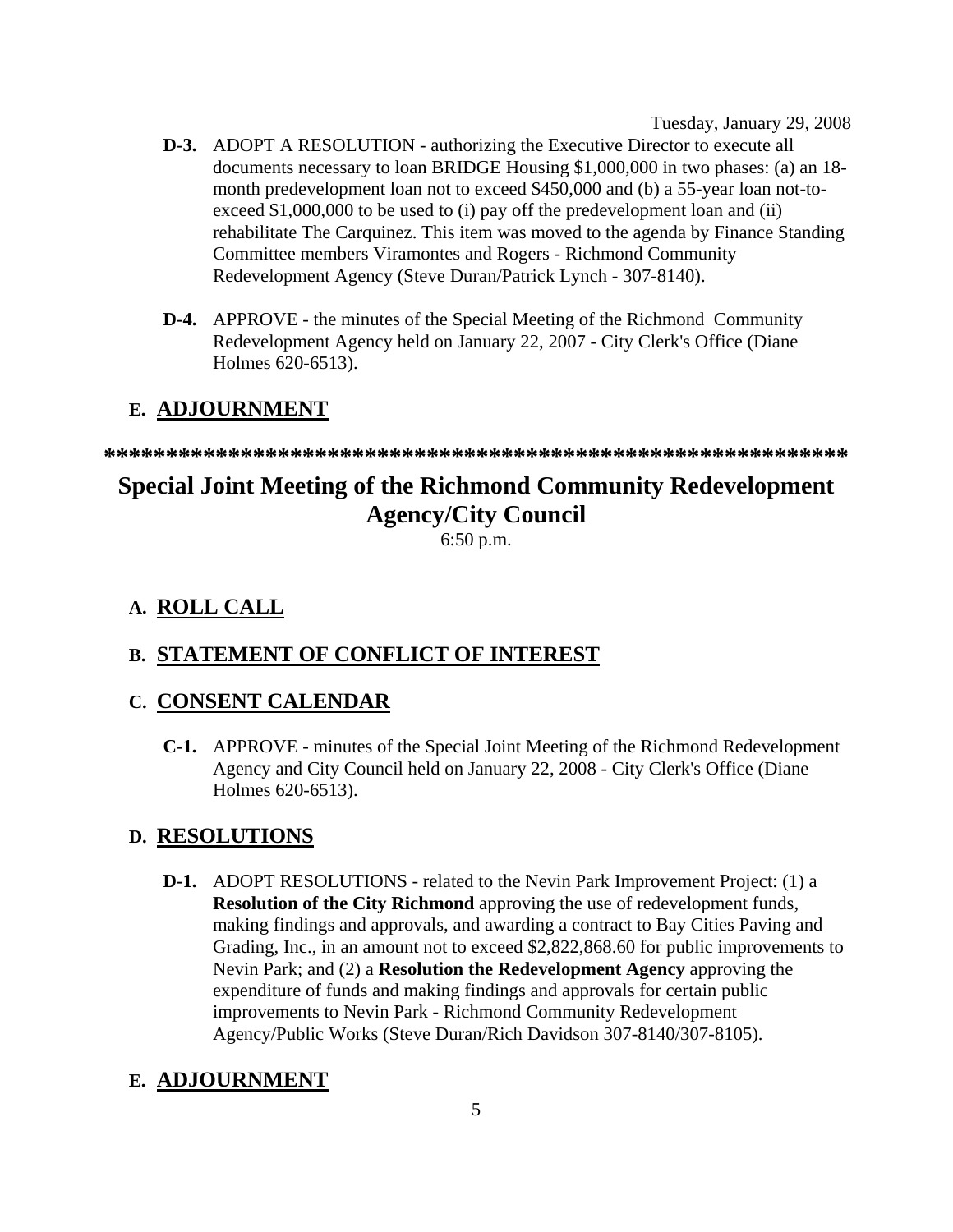**\*\*\*\*\*\*\*\*\*\*\*\*\*\*\*\*\*\*\*\*\*\*\*\*\*\*\*\*\*\*\*\*\*\*\*\*\*\*\*\*\*\*\*\*\*\*\*\*\*\*\*\*\*\*\*\*\*\*\*\*** 

# **Special Meeting CITY COUNCIL**  7:00 p.m.

#### **A. ROLL CALL**

#### **B. STATEMENT OF CONFLICT OF INTEREST**

#### **C. AGENDA REVIEW**

# **D. REPORT FROM THE CITY ATTORNEY OF FINAL DECISIONS MADE AND NON-CONFIDENTIAL DISCUSSIONS HELD DURING CLOSED SESSION**

#### **E. PRESENTATIONS, PROCLAMATIONS, AND COMMENDATIONS**

- **E-1.** Presentation of a proclamation recognizing the installation of Joe L. Fisher as the President of the West Contra Costa Association of Realtors - Mayor McLaughlin, Vice Mayor Marquez, and Councilmember Sandhu (620-6581/620-6503)
- **E-2.** Introduction of newly hired police officers Police Department (Police Chief Magnus 620-6655).
- **E-3.** Presentation of a Certificate of Appreciation to Lynne Scarpa for her participation in the Contra Costa County Bioassessment Survey Program - Mayor McLaughlin and Vice Mayor Marquez (620-6503/620-6581).

#### **F. OPEN FORUM FOR PUBLIC COMMENT**

#### **G. CONSENT CALENDAR**

- **G-1.** ADOPT A RESOLUTION authorizing standing order library purchase of materials and services from various vendors in an amount not to exceed a limit set forth per library material/service description and not to exceed an aggregate total of \$433,400 each fiscal year 2007-2008, 2008-2009, and 2009-2010. The Finance Committee reviewed this item on January 24, 2008 and recommended approval - Library and Community Services (Monique A. le Conge 620-6555).
- **G-2.** APPROVE the expenditure from the budgeted FY 2007/08 Equipment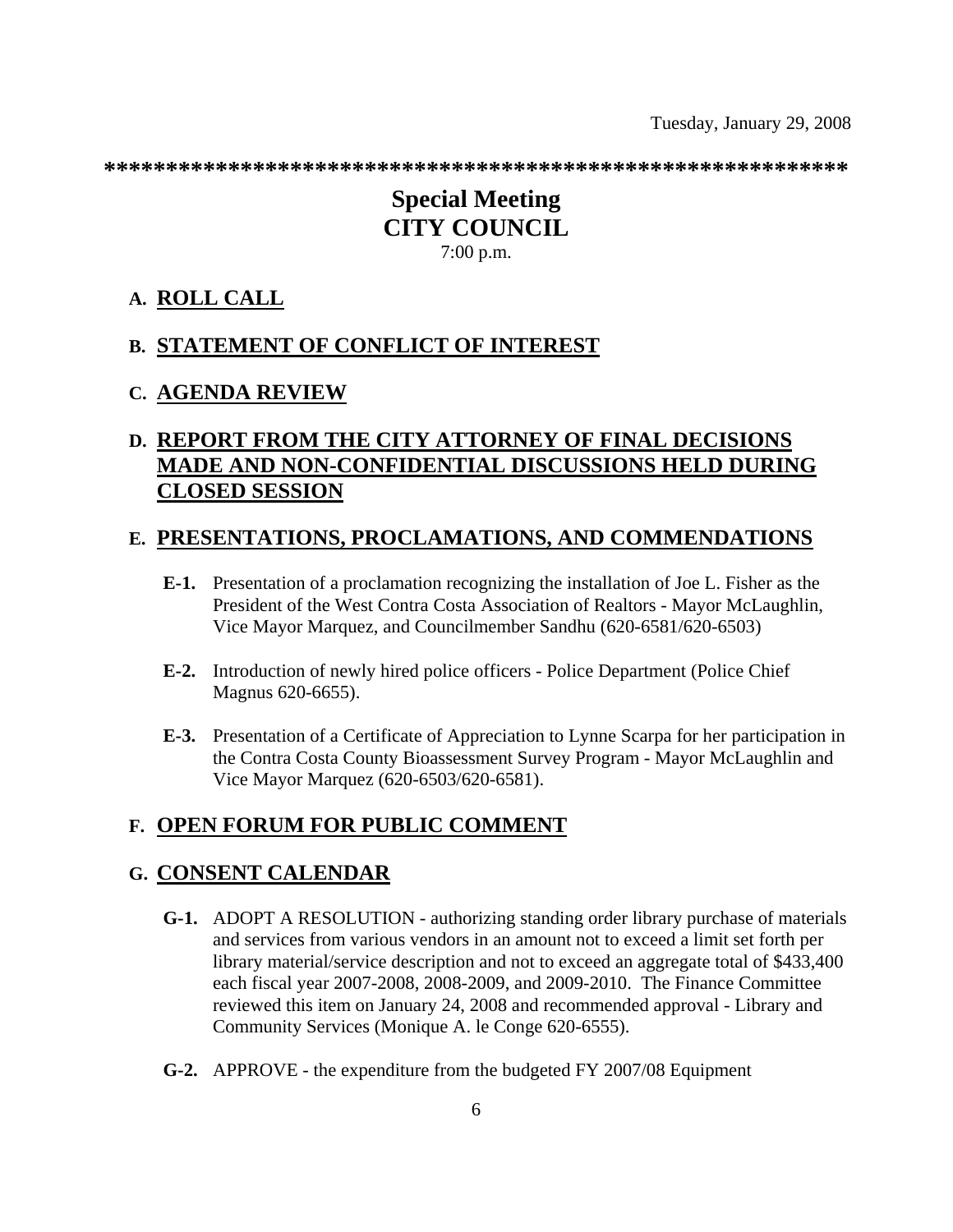Tuesday, January 29, 2008 Replacement fund to purchase a wheel loader at a cost of \$113,891.75 - Public Works (Yader A. Bermudez 231-3009). The Finance Committee reviewed this item on January 24, 2008, and recommended approval.

- **G-3.** APPROVE a contract for a two-year agreement with MCK Services, Inc., and the Public Works Department for street paving services in an amount not to exceed \$175,000 - Public Works (Yader A. Bermudez 231-3009). The Finance Committee reviewed this item on January 24, 2008, and recommended approval.
- **G-4.** APPROVE a contract for a two-year agreement with Delta Grinding Inc. dba Diablo Grinding Inc., and the Public Works Department for street paving services in an amount not to exceed \$175,000 - Public Works (Yader A. Bermudez 231-3009). The Finance Committee reviewed this item on January 24, 2008, and recommended approval.

## **H. PUBLIC HEARINGS**

## **I. AGREEMENTS**

#### **J. RESOLUTIONS**

 **J-1.** ADOPT A RESOLUTION - calling on subprime mortgage lenders and servicers for properties in Richmond to voluntarily agree to a six-month moratorium on foreclosures - Mayor McLaughlin and Councilmemeber Viramontes (620-6503/620- 6581).

#### **K. ORDINANCES**

# **L. COUNCIL AS A WHOLE**